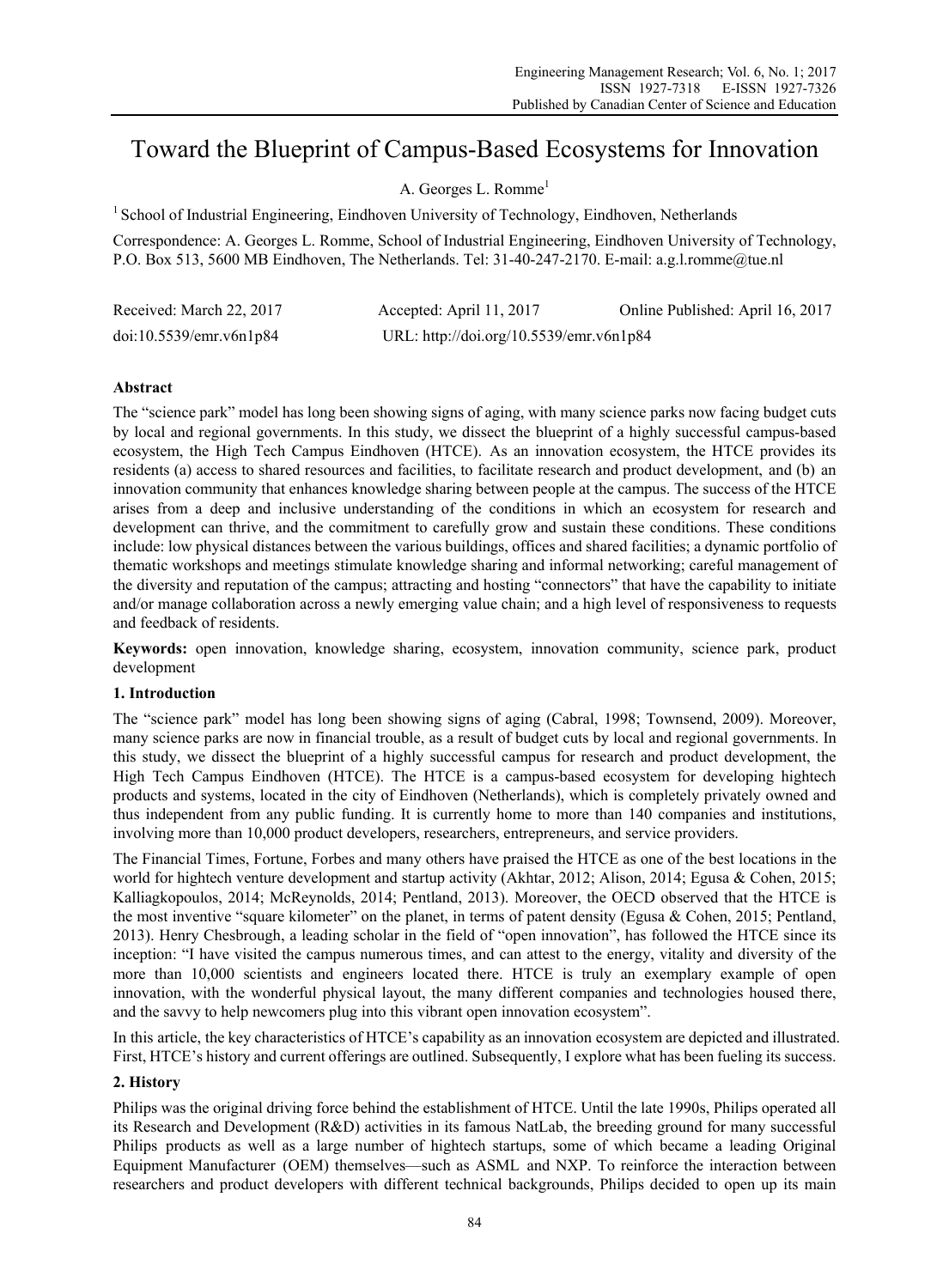NatLab facility to other companies in 2003, renaming it the *High Tech Campus Eindhoven*. The result was a substantial growth in the number of high-tech companies and other residents—both large and small. In 2012 the HTCE was sold by Philips to Ramphastos Investments, a consortium of investors. Philips remained on the Campus as a tenant, but its status changed from owner/manager to resident.

Since 2012, the HTCE has continued to attract new companies and research institutes engaging in advanced R&D—in the area of high tech systems, nanotechnology, smart pharma, embedded systems, life sciences, and security and encryption. HTCE researchers submit, on average, 4 patents a day; this is more than 50 percent of all patent applications in the Netherlands (Van Agtmael & Bakker, 2016). Van Agtmael and Bakker (2016, p. 82) thus observed that the HTCE "has enjoyed astonishing success so far. More than one hundred organizations—including global players Intel, IBM, ABB, ASML and Philips—have now located at least part of their research activities to the campus, and more than 8,000 R&D engineers from sixty countries are employed there".

### **3. What the HTCE Offers**

One key goal of the HTCE is to foster cooperation between companies in hightech systems, nanotechnology, smart pharma, life sciences, embedded systems, encryption, and related areas. The high density of researchers and entrepreneurs at HTCE makes it into a so-called innovation district (Katz & Wagner, 2014), but I will use the term *R&D ecosystem* here. The high density and proximity of people at HTCE promotes trust, which in turn encourages a faster exchange of ideas when two or more persons (from different companies) meet to talk about mutual interests.

The HTCE provides basic services such as office facilities and parking space. But HTCE's key offering in the area of high tech systems, nanotechnology, smart pharma, embedded systems, life sciences, and security and encryption is to facilitate R&D and product development by

- providing *access to innovation services*—in the area of, for example, materials analysis, high-end laser job shop prototyping, production facilities for electronics and mechanical products, product certification, electronic instrumentation and photonic equipment; and
- creating and sustaining an *innovation community* that enhances informal networking and knowledge sharing between (R&D engineers of) the companies and institutes at the campus (Van der Borgh, Cloodt, & Romme, 2012).

This combined offering appeals to hightech companies of all sizes. It attracts large corporates such as ABB, ASML, IBM, Intel, and NXP, but also many small companies. The med-tech start up G-Therapeutics, for example, recently acquired €36 million in funding and made a conscious choice to locate its product development activities on the HTCE, says the CEO of this Swiss-Dutch start up: "The High Tech Campus is a great place to be for international tech talent. It's great to have such a large community with various skills. The physical proximity of big corporates is also a plus. When needed I can easily connect to people there".

Another example is Life Sense, a fast-growing startup in the area of sensor technology that develops protective and re-usable underwear. For Valer Pop, the CEO of Life Sense, the HTCE is not only the birth place of his company but also fuels its growth: "For me and my company, the High Tech Campus Eindhoven is the number one location in the world. Life Sense is based here, but almost all our revenue is generated outside the Netherlands. And having the HTCE on my business card greatly helps in closing deals in the US, Japan or anywhere elsewhere in the world. It's like an endorsement: people simply trust me when I say that Life Sense is based at this campus, that has a global reputation ever since Philips created many of its successful products here. My ambition, thus, is to create a new Philips at the HTCE".

## **4. Distinctiveness**

HTCE's value proposition, as depicted above, may in itself not be unique. Other location-based ecosystems, such as many science parks (Townsend, 2009), are offering a similar proposition. However, the HTCE appears to be distinctive in how it systematically practices and implements its key offering, drawing on a deep understanding of what makes it tick as an R&D ecosystem. This blueprint of the HTCE can be summarized in the following five conditions and mechanisms (cf., Cloodt et al., 2016). These conditions and mechanisms also serve to (practically) connect the highly fragmented literature on regional collaboration, innovation hotspots, knowledge sharing, ecosystem development, value chains and related topics (e.g., Boschma, 2005; Chesbrough, 2012; Gilsing, Van Burg, & Romme, 2010; Iansiti & Levien, 2004; Katz & Wagner, 2014; Leten et al., 2013; Nijssen & van der Borgh, 2017; Romme, 1997).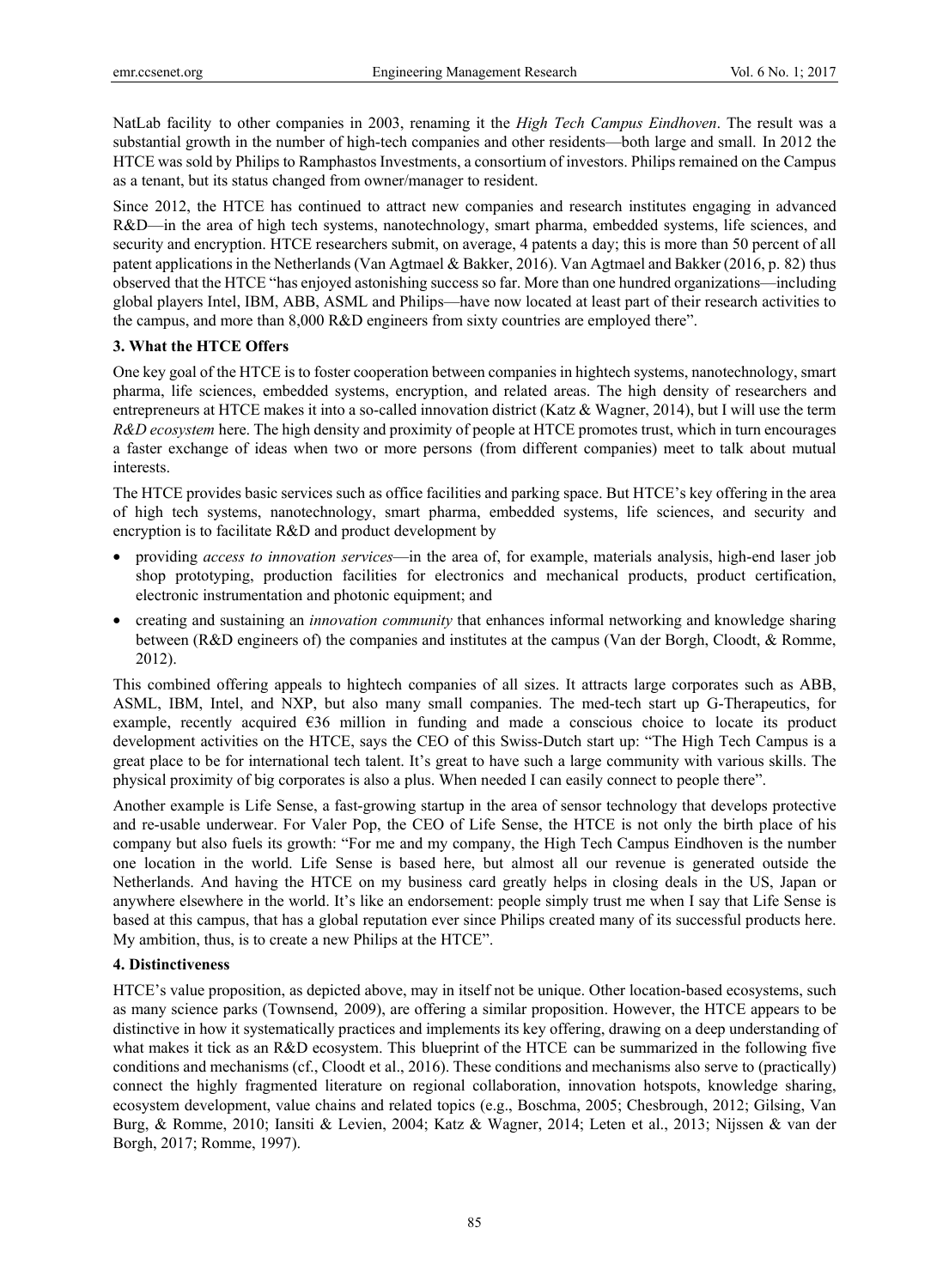### *4.1 Engineers Thrive on Direct Interaction and Collaboration*

The physical distances between buildings and offices at the HTCE are minimal, which provides for easy access to technological facilities as well as other people at the campus. At the heart of the campus is the "The Strip", hosting a variety of facilities such as restaurants, grand cafés, conference rooms, a food market, and a wellness/fitness center. This central area of the HTCE has been deliberately designed to connect people and stimulate knowledge sharing and collaboration. A key implication of this design is that all other buildings at the campus do *not* have any canteens or restaurants, which provides an extra motivation for many people to frequently walk to The Strip area.

Elsewhere on the campus, a large variety of outdoor sports facilities is available, including tennis courts, soccer pitches, volleyball and basketball courts, and running and workout circuits. There is also a (former) farm house at the HTCE, for a variety of social events. Overall, the short distances at the HTCE appear to facilitate direct interaction and collaboration between people.

#### *4.2 Informal Networks and Knowledge Sharing*

Short distances to others at the campus are, obviously, not enough to make people interact with each other. A key assumption therefore is that "networks cannot be copied nor can they be easily established", according to Bert-Jan Woertman, member of HTCE's management team (Katz & Wagner, 2014, p. 13). The HTCE therefore deliberately hosts a large number of events, to facilitate informal networking and knowledge sharing. This is done by a variety of thematic workshops and seminars, meet and match events, quiz nights, open lectures, drinks and demo sessions, sports and recreational events, and many other informal events.

A large number of campus events are initiated and organized by members of the HTCE community, and others are organized by the campus management team. As a result, the HTCE hosts about 500 events every year. A substantial number of events focus on the social dimension—such as sport tournaments, quiz nights, and other recreational events. But most events are set up as network meetings or thematic sessions, to connect people with a shared interest—for example in a particular emerging technology.

### *4.3 Managing the Ecosystem's Diversity and Reputation*

The HTCE manages the diversity of its ecosystem in two complementary ways. For one, it grows and sustains the *diversity* of the population of residents, within the scope of HTCE's profile. Second, HTCE's management team deliberately seeks to build and maintain its *reputation*, by selecting new residents that fit and reinforce its profile as well as motivating residents that do not (or no longer) contribute to its ecosystem to leave.

This balancing act, between growing the ecosystem's diversity and sustaining its profile and reputation, implies the HTCE must deliberately facilitate the exit of residents that no longer fit its value proposition. The case of Liquavista, a spinoff from Philips that was later acquired by Samsung and Amazon, illustrates why it is important to enable an exit. Liquavista initially decided to locate on the HTCE, but at some point discovered it no longer needed the state-of-the-art clean rooms available at the campus, and therefore decided to move elsewhere (Van der Borgh et al., 2012). Managing the diversity and reputation of the campus is key to its success, says Frans Schmetz (managing director of HTCE): "Managing the mix of residents at the campus is an important task for me and my management team, one that helps maintain the unique profile and global reputation of this campus. We're 100% privately owned, which creates clarity and speed, but also implies we need to be profitable in order to invest in future campus developments. We thus have to maintain a very delicate balance. On the one hand, we have square meters to be rented by companies and also have quite some unused space to be further developed. On the other hand, it is super important that we attract the right companies to the campus. Therefore, we carefully assess each applicant in terms of the fit with our profile and what this newcomer would contribute to the existing facilities, infrastructure, or community at the HTCE. We've especially been very selective with regard to firms in the periphery of hightech R&D, such as many service providers".

## *4.4 Connectors That Initiate and Manage Collaboration*

Creating value from complex R&D networks of enterprises and other organizations cannot be done without connectors. A *connector* has a key role in bringing together organizations across a particular, newly emerging, value chain. Over the years, the HTCE has attracted several programs and organizations that provide capabilities for initiating and managing collaboration between these residents. Examples of these *connectors* are Solliance, Holst Centre, EIT Digital, ARTEMIS, ITEA, and High Tech NL. For instance, Solliance is a joint venture of several research institutes and universities that have combined forces in developing the next generation of solar cells. At the HTCE, the academic and industrial partners of Solliance work together in testing and producing thin-film PV modules.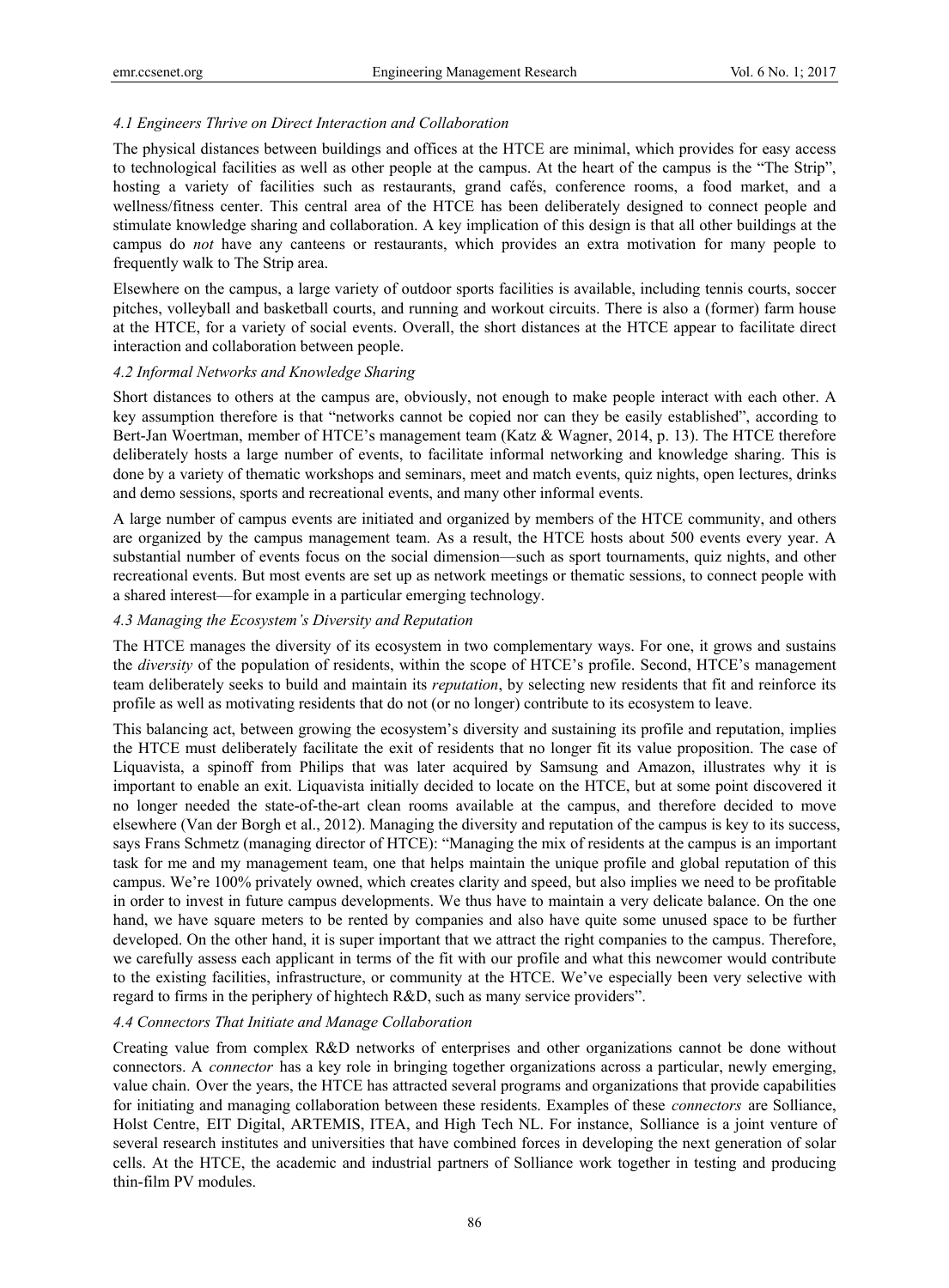An important connector at the HTCE is the Holst Centre that, with more than 30 industrial partners and around 200 employees, develops generic technologies in the area of wireless autonomous sensor solutions and flexible electronics. A key feature of the Holst Centre is its partnership model with industry and academia, based on shared roadmaps and programs. One of many spinoffs created by the Holst Centre is Life Sense, the fast-growing startup in the area of sensor technology mentioned earlier.

The HTCE has also set up HighTech XL, an incubation and acceleration program that has grown into the leading hub for hightech startups in Europe. HighTech XL supports hardware startup founders, from idea to prototype to scale-up, by connecting them to a top-tier community of entrepreneurs, corporates, and investors. The HTCE ecosystem also benefits from the presence of connectors elsewhere in the region, such as Brainport Industries, Sioux, Mikrocentrum, and Eindhoven University of Technology. For example, Sioux has been successfully orchestrating several new value chains in the area of high-end equipment for precision engineering (Van Agtmael & Bakker, 2016).

#### *4.5 Responsiveness to What Residents Need*

Last but not least, an important driver of HTCE's ecosystem is the responsiveness of its management team to highly different and dynamic needs. A hightech startup has, of course, rather different needs than the (R&D unit of a) large corporate at the campus. The HTCE therefore continually monitors the level of satisfaction of its residents, via surveys and other tools.

More importantly, the HTCE management team serves the campus as an "excellent landlord that is very responsive, honest and straightforward in answering our questions and requests", says Guido Dierick, CEO of NXP Netherlands. This high level of responsiveness also pertains to unconventional requests. For instance, the HTCE effectively responded to a request from ABB that develops charging infrastructure for electrical vehicles (EV's) at the campus. Wil van Gils, VP Research & Development at ABB: "In ABB's unit here at the campus, we're currently working on fast charging stations for electrical buses. This EV charging infrastructure operates on extremely high power levels, up to 450 kW or even higher. Last year, we needed a testing site where we could park a bus and connect it to the prototype of our charging station. This site needed to be as close as possible to our building on the campus, which is quite challenging given the substantial space required for moving and parking a bus. The campus management was very helpful in arranging a solution and providing the space that we needed".

#### *4.6 Overall Picture*

These five drivers of the HTCE ecosystem reinforce each other. For example, short distances between people reinforce opportunities for knowledge sharing. And the various network events as well as the capabilities of "connectors" help fuel the commercialization of breakthrough ideas and technologies (and their value chains) emerging from the HTCE ecosystem. Engaging in only a few of these activities would make the HTCE much less successful in implementing its key offering. The success of this ecosystem arises from a deep and inclusive understanding of the conditions for a vibrant R&D ecosystem, and the commitment to carefully grow and sustain these conditions. Guido Dierick, CEO of NXP Netherlands, thus believes the HTCE provides a very attractive location for NXP: "This campus is a perfect location for the hightech talents we are looking for. Its global reputation as well as the presence of many other tech companies makes it highly attractive for people to come and work for NXP. In recruiting new talent, we explicitly use HTCE's reputation as the "smartest square kilometer on earth". The HTCE provides a very pleasant, green and vibrant location for our staff, at the center of the highly innovative Eindhoven-Brainport region. At NXP, we especially appreciate the excellent facilities, including the conference center, gym, supermarket, many restaurants and other services—all available within walking distance.

The overall picture of the HTCE as a leading location for hightech innovation is also supported by evidence that Inscope collects via the annual Erasmus Competition and Innovation Monitor. Based on this evidence, Henk Volberda concludes that companies at the HTCE have an exceptional focus on both performance and innovation. Moreover, he observes that the HTCE serves as a springboard for companies, including startups, to realize disruptive as well as incremental innovations: "We found that High Tech Campus Eindhoven is outperforming the others in *all* the innovation types. They show very high scores on radical innovation, incremental innovation, but also social innovation. (…) we're seeing evidence in our survey that they are leading with other types of innovation—co-create with partners, giving room for ideas for employees, getting rid of hierarchical pyramids" (High Tech Campus Eindhoven, 2015).

A similar observation is made by John Blankendaal, the managing director of Brainport Industries—a collaborative network of more than 90 suppliers in the value chains of ASML, DAF Trucks, NXP, Philips and several other OEMs: "The High Tech Campus Eindhoven plays an important role in creating the industries of the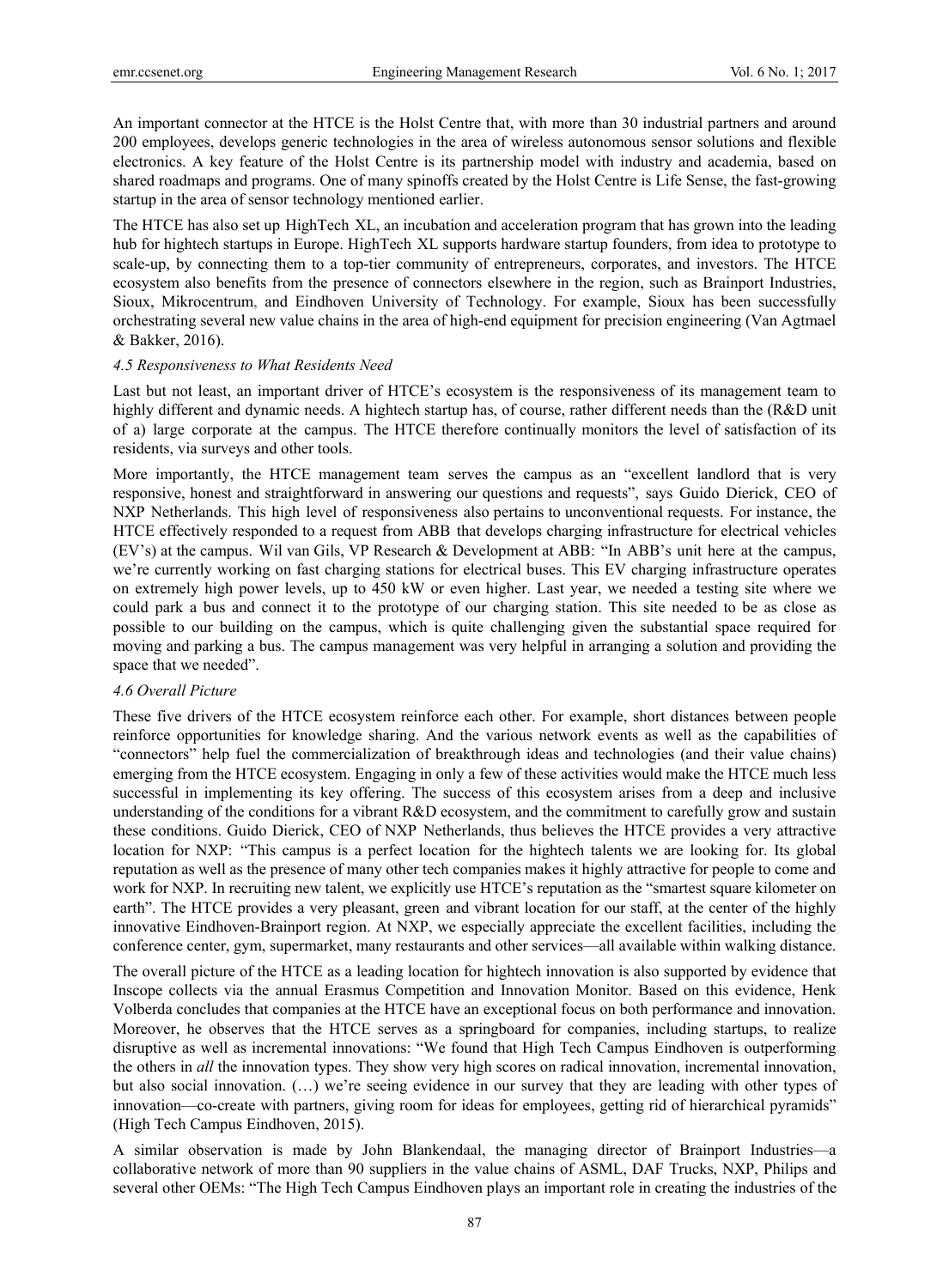future. In close cooperation with other actors in the Brainport-Eindhoven ecosystem, the HTCE provides access and connections to many competences needed to realize the hightech ambitions of this region. It provides an innovation ecosystem from which new OEM's and value chains emerge, but also fuels the continuous renewal of existing value chains in the Brainport region and elsewhere".

These highly positive evaluations of the HTCE do not imply it is perfect. For example, Erik Vermeulen (2017) argued in a recent essay that the HTCE can further develop toward a more open and inclusive community, especially by embracing a more flexible and open workplace culture. These and other critical assessments will help the HTCE turn into "one of the most *entrepreneurial* square kilometers in the world, becoming even more attractive to companies, developers, creators and investors", says Vermeulen.

#### **5. Conclusion**

Overall, the HTCE provides an innovation ecosystem for companies in the area of hightech systems, nanotechnology, smart pharma, embedded systems, life sciences, and security and encryption. First, it provides access to shared resources and facilities, to facilitate R&D and product development activities. Second, it is an innovation community that enhances knowledge sharing between people at the campus. In this respect, the HTCE draws on a deep understanding of how it creates value for its residents, by:

- minimizing the physical distances between the various buildings, offices and shared facilities, to enable direct interaction and collaboration;
- facilitating knowledge sharing and informal networking by offering a broad and dynamic portfolio of workshops, sessions and events;
- carefully managing the ecosystem's diversity and reputation, by gradually increasing the population of residents, within the scope of HTCE's profile, and being rather selective in accepting new companies on the campus;
- attracting and hosting "connectors" that have the capability to initiate and/or manage collaboration across a newly emerging value chain; and
- being highly responsive to questions, requests and feedback of residents.

Each of these conditions and mechanisms has been separately studied in the literature on, for example, regional collaboration (Katz & Wagner, 2014), proximity (Boschma, 2005), science parks (Cabral, 1998), open innovation (Chesbrough, 2012), and ecosystem development (Clarysse et al., 2014; Leten et al., 2013). The HTCE case demonstrates how a vibrant innovation ecosystem can be designed and crafted by systematically integrating and applying this knowledge.

#### **Acknowledgements**

The author is grateful to members of the HTCE management team for comments on an earlier version of this article.

#### **References**

- Akhtar, O. (2012). 7 best new global cities for startups. *Fortune*. Retrieved from http://fortune.com/2012/09/19/7-best-new-global-cities-for-startups/
- Alison, C. (2014). Going Dutch: Why Europe's hottest Med Tech entrepreneurs are pitching up in The Netherlands. *Forbes*. **Compared From** *Retrieved Compared from <b>Retrieved <i>Compared from* http://www.forbes.com/sites/alisoncoleman/2014/07/16/going-dutch-why-europes-hottest-med-tech-entrepr eneurs-are-pitching-up-in-the-netherlands/#1c792752759d
- Boschma, R. A. (2005). Proximity and innovation: A critical assessment. *Regional Studies*, *39*, 61-74. https://doi.org/10.1080/0034340052000320887
- Cabral, R. (1998). Refining the Cabral-Dahab science park management paradigm. *International Journal of Technology Management*, *16*, 813-818. https://doi.org/10.1504/IJTM.1998.002694
- Chesbrough, H. W. (2012). Open innovation: Where we've been and where we're going. *Research-Technology Management*, *55*, 20-27. https://doi.org/10.5437/08956308X5504085
- Clarysse, B., Wright, M., Bruneel, J., & Mahajan, A. (2014). Creating value in ecosystems: Crossing the chasms between knowledge and business ecosystems. *Research Policy*, *43*, 1164-1176. https://doi.org/10.1016/j.respol.2014.04.014